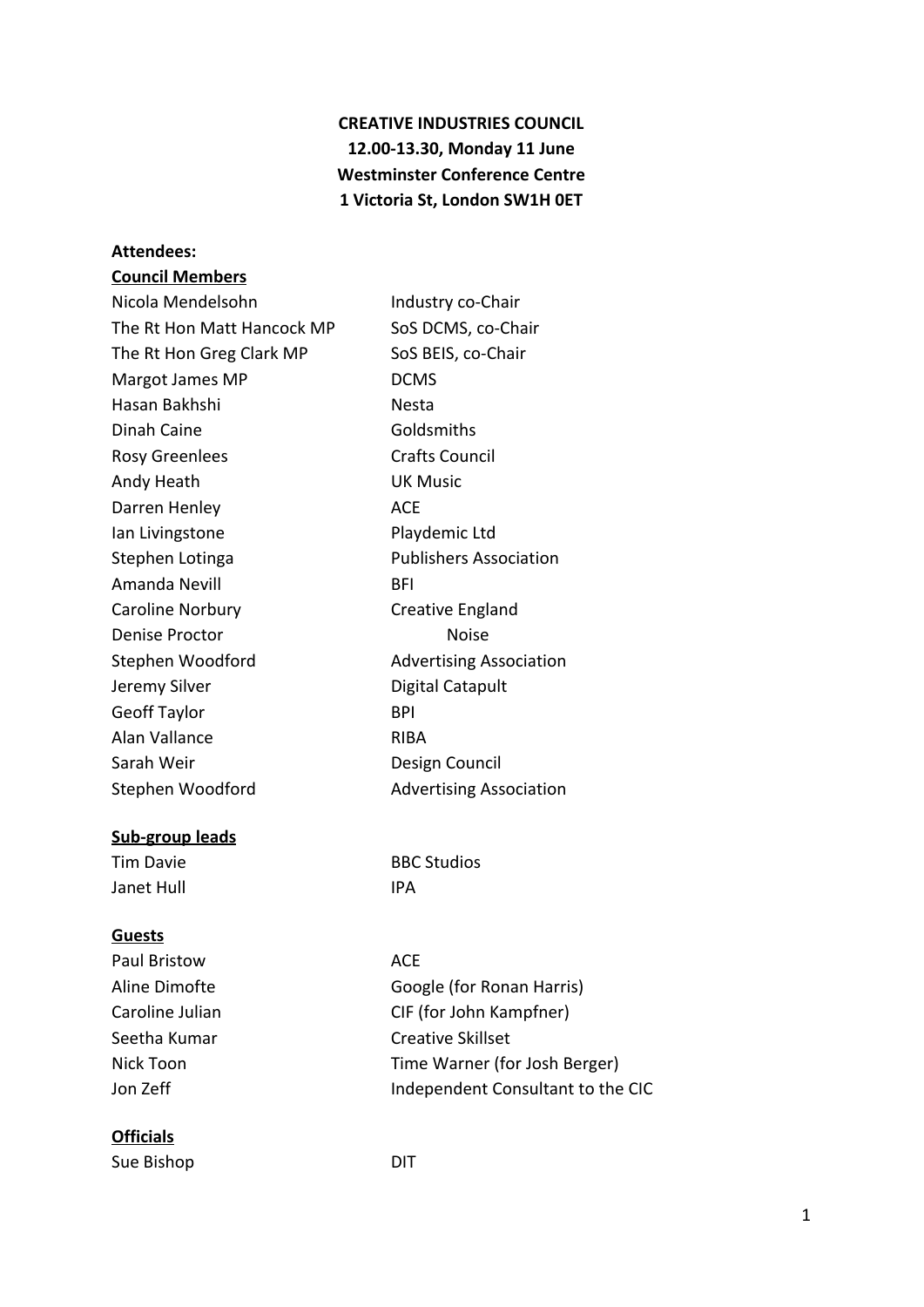| Simon Blake            | <b>DCMS</b>                |
|------------------------|----------------------------|
| <b>Tracey Heyworth</b> | DCMS (secretariat)         |
| Elinor Owe             | <b>Scottish Government</b> |
| Jack Karet             | <b>DCMS</b>                |
| Paul Kindred           | <b>Welsh Government</b>    |
| Rannia Leontaridi      | <b>BEIS</b>                |
| Ros Lynch              | <b>IPO</b>                 |
| Ruth Wye               | <b>DCMS</b>                |

#### Apologies

Josh Berger (Warner Bros) Ronan Harris (Google) Tony Hall (BBC), John Kampfner (CIF), John McVay (PACT), John Newbigin (Creative England), Andy Payne (AppyNation), Caroline Rush (BFC), Jo Twist (UKIE), Riccardo Zacconi (King)

#### Actions

● SoS DCMS and BEIS to raise with DfE counterparts improving DfE attendance and engagement at future meetings.

Items 1 and 2 - welcome from co-Chairs and chairship of the Creative Industries Council

- 1. Nicola Mendelsohn (NM) welcomed everyone to the meeting. She announced that after seven years as industry co-Chair, she had decided to step down. Particular achievements of the Council she wanted to highlight included:
	- Ensuring the creative industries were speaking with one voice
	- Raising the profile of the creative industries across government
	- Establishing the creative industries as a key area for government policy
- 2. NM was grateful for the support received from co-chairs throughout her tenure, but paid tribute to Matt Hancock and Greg Clark in particular.
- 3. Secretary of State (SoS) DCMS paid a strong tribute to NM for being the driving force behind the CIC, pointing out she had been instrumental in helping to define the creative industries and putting them on map. He also praised her leadership in all the work leading up to the Sector Deal.
- 4. He announced and welcomed Tim Davie (TD), CEO of BBC Studios as Nicola's successor to the role of industry co-chair.
- 5. SoS BEIS expressed his happiness about the delivery of the Sector Deal and his sadness about NM no longer being in the chair as the CIC's driving force. He talked about the previous fragmentation of industry and said that the Sector Deal would not have happened without NM.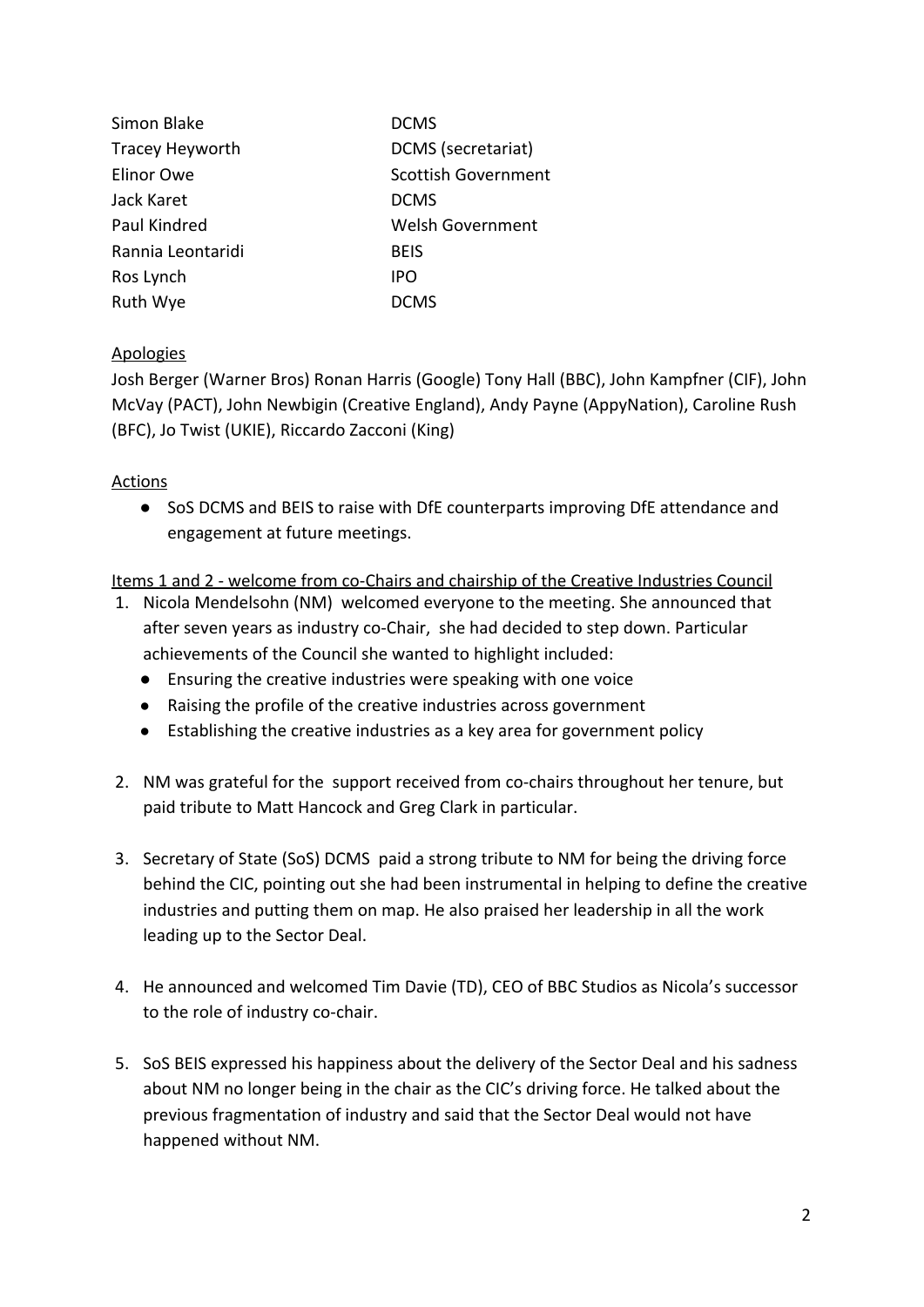6. NM congratulated TD and John McVay (JM) for their recent inclusion in the Queen's Birthday Honours List.

### Item 3 - the Sector Deal delivery update

- 7. NM briefly outlined the Sector Deal. She thanked JM and the sub-group leads for all their work on delivering the Deal.
- 8. SoS DCMS reminded the group that he said in March that this was only the start of the process and not simply a one-off document and it there was still a lot of work to do to implement and deliver on the commitments.
- 9. Ruth Wye (RW) said good progress was being made across key elements from the sector deal with components either already having launched or about to launch - including the Cultural Development Fund (CDF). She pointed out that the CDF covered both culture and the creative industries and that government were keen to ensure that some excellent bids were submitted. She also mentioned:
	- Ensuring the place based elements were maximised
	- Giving close consideration to, both the government and industry led, access to finance pieces that will run alongside this programme

10. Jon Zeff (JZ) provided a brief update including:

- Some deliverables for industry and some for government, but partnership working was crucial
- Skills work was already underway to flesh out the careers programme, which aims to identify a new apprenticeship standard
- Finance work also underway
- Work on delivering the Get it Right campaign was moving ahead, and the IP roundtables were about to start
- Industry were putting plans in place to map and support businesses outside London to sit alongside CDF work
- The Trade group now had an industry secondee, with thanks to TD
- The Industrial Strategy challenge fund on immersive had just opened for bids

11. Darren Henley (DH) was asked to contribute on ACE's work on the CDF. DH said:

- The CDF was about the creative industries, culture and heritage
- ACE has strong expertise and was keen to ensure the best possible engagement in the process, not just for organisations in receipt of public funding, but all of the creative industries
- ACE needs CIC support in getting these messages out and in approach to assessing bids

12. NM then invited comments from the Council. Points raised included: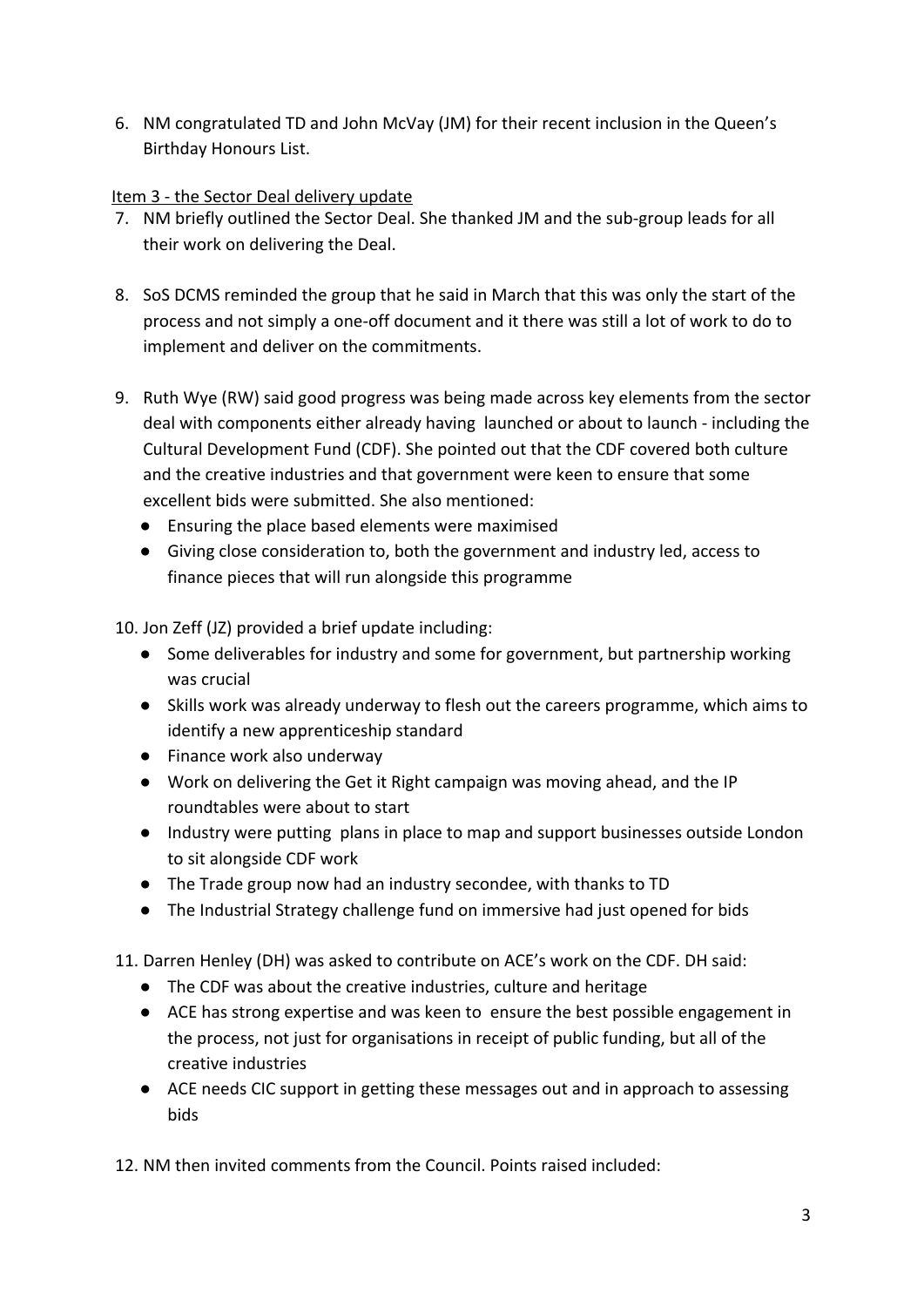- CIC needs engagement from DfE and consistent representation at meeting **SoS BEIS and SoS DCMS were happy to raise this with DfE counterpart - Action DCMS and BEIS**
- Industrial Strategy and education policy are not aligned and this needs exploring
- Need to work on encouraging investment into IP creation in the UK with the better protection, IP in the UK will get better return
- Need to encourage more people to invest in production here (not just screen sectors) and consideration should be given to more incentives, including tax credits
- More private finance was needed the Sector Deal focuses on the 'middle' but more work around the pipeline was needed to better help those at the 'bottom' can get to the right position to enable them to scale up
- Engagement on education is crucial schools and education priorities are as important as anything faced by the creative industries
- The programme on the audience of the future is the biggest investment in this type of project anywhere in world.
- Leads on to how to build investor confidence in more IP
- Sector Deal delivery should be linked to the productivity review and design needs to be threaded through STEM
- British Business Bank should be involved in funding discussion venture capital & angel investment environment not as developed in the creative industries as it is in the tech sector
- Creative businesses around the country represent an untapped resource more worth joining up a bit more with regions, particularly in light of the new Metro-Mayors

## Item 4 - business productivity review

- 13. NM introduced Rannia Leontaridi (RL) from BEIS to talk to the Council about the Business Productivity Review. RL talked through some slides - points to note were:
	- UK has long-standing productivity gap with G7 countries
	- UK has some of the most productive firms in the world, but evidence suggests we have long tail of low performing businesses
	- This variation exists across all regions, sectors and firm sizes
	- Hypotheses to test:
		- Poor management practices linked to poor productivity
		- Slowdown in tech and knowledge diffusion may be exacerbating gap between most productive businesses and the rest
		- Public and private sector markets for business support are large and complex
	- Call for evidence ends 6 July
	- Roundtables will be held across the country

14. Points raised during the group discussion included:

● Sharing the Design Council's research on productivity in the sector more widely